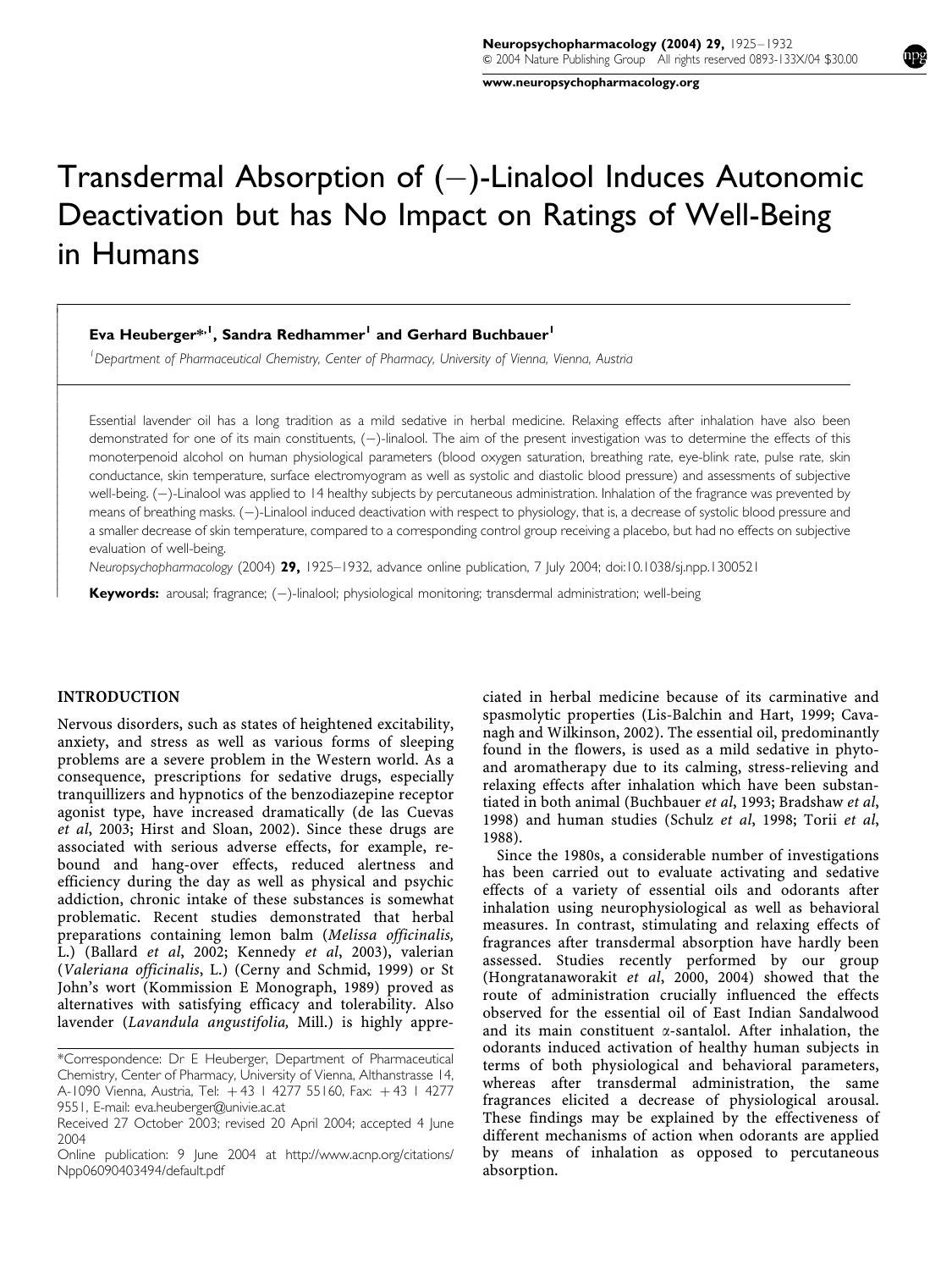$(-)$ -Linalool which is one of the major compounds of essential lavender oil was found to possess sedative effects after inhalation both in animals (Elisabetsky et al, 1995) and in man (Hardy et al, 1995; Sugawara et al, 1998). Therefore, in this study, we were interested in the effects of  $(-)$ linalool on physiological parameters and on the subjective evaluation of well-being in humans after transdermal administration.

# MATERIALS AND METHODS

In total, 32 healthy subjects (13 males, 19 females) with normal body mass indices (mean  $20.75 \pm 2.42$ ) aged between 20 and 34 years (mean age  $24.0+2.6$  years) were tested in individual sessions. They were recruited by advertisement at the University of Vienna and were reimbursed for their participation. In all, 18 subjects were assigned to the control group while the remaining 14 subjects formed the experimental group. At 48 h prior to testing, subjects had to abstain from food, beverages, and toiletries containing  $(-)$ linalool, as well as from tea, coffee, and alcohol. Subjects were fully briefed, gave written informed consent to all aspects of the study, and were free to withdraw at any time. The study was approved by the Viennese Ethic Commission (permissions no. 324/96, 419/98).

One session consisted of two trials of 20 min each. At the beginning as well as at the end of each trial, ratings of subjective well-being were assessed on visual analogue scales (VAS). Physiological parameters were recorded continuously during each trial. Blood pressure was measured at the beginning as well as at the end of each trial. In the first trial, which served as a control for influences of the experimental setup, peanut oil was administered to all subjects. In the second trial, subjects in the control group again received peanut oil, whereas  $(-)$ -linalool was applied in the experimental group.

 $(-)$ -Linalool was obtained from Dragoco GmbH (now Symrise), Vienna. In the experimental group, 1 ml of a 10% (v/v) solution of the fragrance in peanut oil (Arachidis oleum, Pharmacopoea Europaea, Monograph, 1997) was applied to the lower abdomen and subjects were asked to massage until most of the oil had been absorbed by the skin. To prevent evaporation of  $(-)$ -linalool, the area was then covered with plastic film. In the control group, 1 ml of pure peanut oil was used per subject. In all groups, subjects were supplied with pure air by means of breathing masks in order to prevent any olfactory stimulation.

Seven physiological parameters were recorded simultaneously and in real time by means of MP100WSW hardware (Biopac Systems, Inc., Santa Barbara, California, USA) and Acqknowledge<sup> $\text{B}$ </sup> software (V3.2.6,  $\textcircled{c}$  1992–1997, Biopac Systems, Inc., Santa Barbara, California, USA). Sampling rate was 100 Hz.

Blood oxygen saturation (BOS) and pulse rate (PR) were measured with a pulse oximeter module (OXY100A) and a photoelectrical sensor (BIOPAC-TSD123B). The noninvasive transducer was placed on the first phalanx of the ring finger of the nondominant hand with noncaustic adhesive tape (Biopac Systems Inc., 1999; Stern et al, 2001).

Breathing rate (BR) was assessed using a SKT100B amplifier and a TSD102D surface temperature thermistor probe, which registers breathing cycles on the basis of the difference in temperature between inhaled and exhaled air. The probe was placed at the entrance of the left nostril with noncaustic adhesive tape (Stern et al, 2001).

Eye-blinks (EB) were recorded by means of a EOG100B amplifier, Ag/AgCl surface electrodes (EL503), and adhesive disks (ADD204). Two electrodes, which were filled with conductive gel, were placed over the orbicularis oculi muscle on a vertical line (Stern et al, 2001).

Skin conductance (SC) was recorded using a GSR100B amplifier and Ag/AgCl finger electrodes (BIOPAC-TSD103A) via the constant voltage (0.5 V) technique. Electrodes were filled with conductive gel and placed on the second phalanx of the middle and the index finger of the nondominant hand with noncaustic adhesive tape. Electrode positioning was in compliance with traditional recommendations (Fowles et al, 1981).

Skin temperature (ST) was measured using a SKT100B amplifier and a fast response thermistor (BIOPAC-TSD102A). The sensor was placed on the middle of the back of the nondominant hand with noncaustic adhesive tape.

Surface electromyogram (EMG) was recorded with a EMG100B amplifier, Ag/AgCl surface electrodes (EL208S) and adhesive disks (ADD208). EMG activity was recorded by placing two electrodes, which were filled with conductive gel, over the Splenius capitis muscle (Stern et al, 2001).

In addition, systolic and diastolic blood pressure (SBP and DBP) were registered in the dominant arm by sphygmomanometry using an automated system (Hartmann Digital HG160, Paul Hartmann AG, D-89522 Heidenheim) four times throughout the experiment (Stern et al, 2001).

VAS adopted from the 'Bf-S, Befindlichkeitsskala' (wellbeing scale) (von Zerssen and Koeller, 1976) were used to obtain ratings of subjective well-being. They were presented four times throughout the experiment, that is, at the beginning and at the end of each trial, and consisted of 100 mm lines for the items 'relaxation', 'vigor', 'calmness', 'attentiveness', 'mood,' and 'alertness'. Subjects were asked to mark their feelings for each item between the two possible extremes: relaxed (on the left) and tense (on the right) for the item 'relaxation', vigorous (on the left) and feeble (on the right) for the item 'vigor', calm (on the left) and restless (on the right) for the item 'calmness', attentive (on the left) and inattentive (on the right) for the item 'attentiveness', cheerful (on the left) and bad tempered (on the right) for the item 'mood', and alert (on the left), and tired (on the right) for the item 'alertness'.

# Procedure

All experiments were conducted in a bright and quiet room. Ambient temperature was  $21-24^{\circ}$ C. Subjects were seated in a semireclined position, providing easy access to attach the electrodes. They were informed that a fragrance would be administered, but did not know which and when.

Subjects were interviewed about their personal data, that is, name, age, sex, weight, and height and about their dominant hand by means of the Edinburgh Handedness Inventory (Oldfield, 1971). Subsequently, they were informed about the proceedings. Then, SBP and DBP were measured. After the electrodes had been attached, the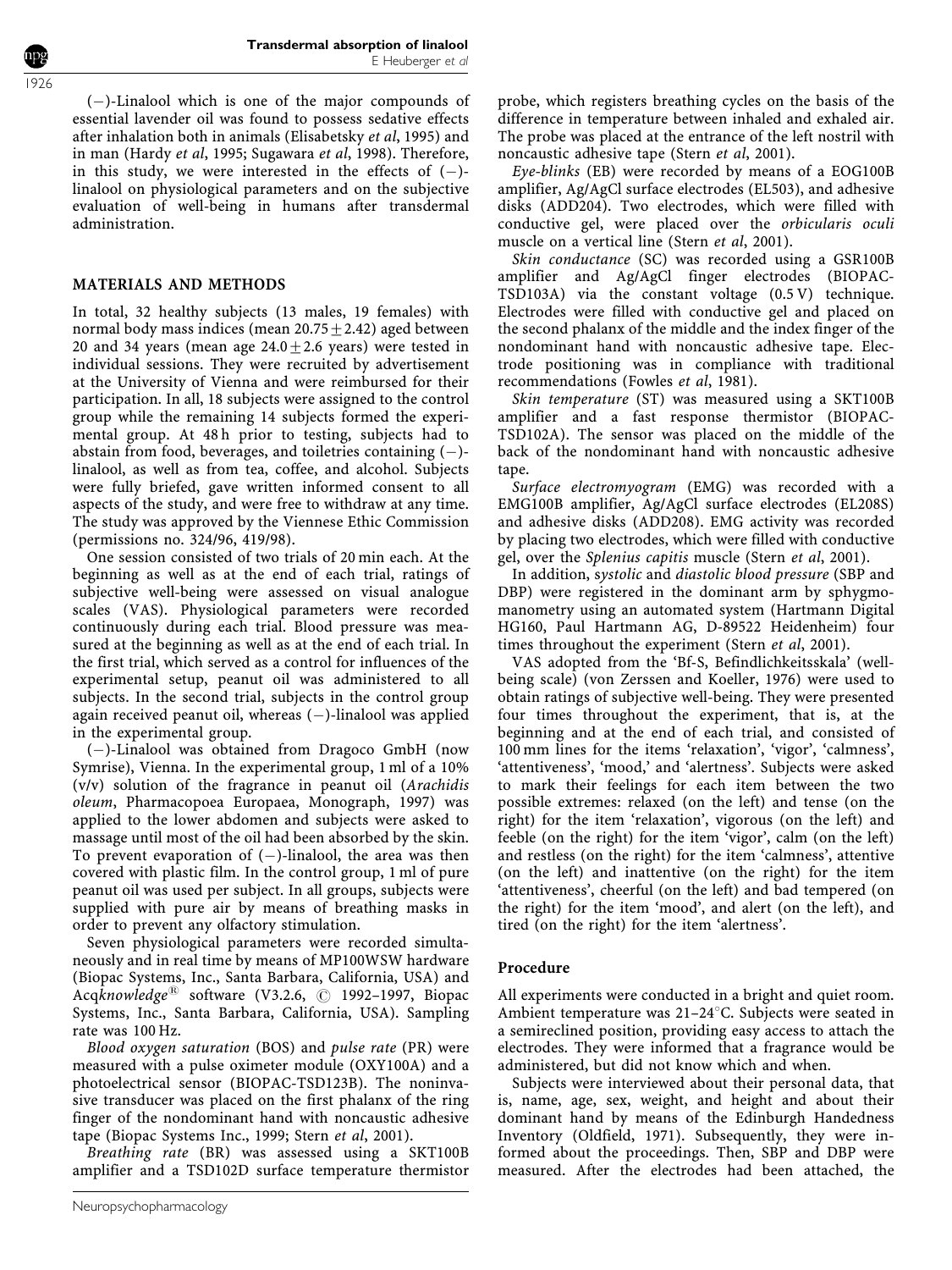breathing mask was attached comfortably to the subject's face to cover nose and mouth. The air flow from the tank was adjusted individually. In order to prevent perception of any odor present in the experimental chamber, the valve of the tank was opened until air was flowing out of the exhaust tube of the mask even when subjects were deeply inhaling. Following, 1 ml of peanut oil was applied to the skin of the lower abdomen, and subjects were asked to massage it into their skin for about 2 min. As soon as the oil had been absorbed by the skin the area was covered with plastic film, subjects were asked to rate their subjective well-being and the recording of the physiological parameters was started. After completion of the first trial, the residues of the fatty oil were eliminated, subjects were allowed to remove the breathing mask and the rating scales were presented. SBP and DBP were measured at the end of the first trial. This procedure was repeated in the second trial, which followed consecutively with two exceptions: at the beginning of the second trial, blood pressure was registered after the presentation of the rating scales and subjects in the experimental group received 1 ml of the  $(-)$ -linalool solution. At the end of the session, subjects were asked if they had perceived an odor during any trial. None of the subjects indicated to have perceived any odor different than that of the mask.

#### Data Reduction

The physiological parameters were computed by means of AcqKnowledge<sup>®</sup> software. Each trial was divided into four intervals of 5 min. Individual mean values of ST, level of SC (SCL), PR, and BOS within each interval were obtained for every subject. BR was determined by counting the number of breaths per interval and was subsequently converted into breaths per minute. Similarly, eye-blink rate (EBR) was determined by counting the number of eye-blinks per minute. The raw EMG signals were converted to the root mean square (rms) values.

For each subject and every parameter, the mean value in a given interval (eg the first) in the second trial was subtracted from the mean value in the corresponding interval (ie the first) in the first trial, resulting in four individual differences. These were averaged to give one individual intertrial difference. With respect to SPB and DBP, individual difference scores were calculated between measurements.

Regarding self-ratings, on each scale, the distance of the mark from the left-hand side was measured in millimeters. Individual difference scores between ratings were calculated for each item.

#### **Statistics**

Systat<sup>®</sup> 9.0 (Systat Software Inc., Richmond, California, USA,  $\odot$  1999) was used for statistical analysis. The effects of  $(-)$ -linalool on the physiological parameters and ratings of subjective well-being were determined by comparing the differences between the control group and the experimental group by means of Mann–Whitney U-test and Kruskal– Wallis one-way analysis of variance.

#### RESULTS

# Systolic (SBP) and Diastolic Blood Pressure (DBP)

Medians and mean interquartile ranges (MIQR) of SBP and DBP on all measurements for the control group and the  $(-)$ -linalool group are presented in Table 1. Medians and MIQR of the differences between measurements of SBP and DBP for the control group and the experimental group are shown in Figures 1 and 2, respectively. At the beginning of the second trial compared with the end of the first trial (difference 2/3) SBP significantly increased (negative difference) in the  $(-)$ -linalool group, while it hardly changed in the control group  $(U = 160.5,$  $P = 0.026$ ). In contrast, at the end of trial 2 compared with the beginning of that trial (difference 3/4) SBP significantly decreased in the  $(-)$ -linalool group, whereas an increase was found in the control group  $(U = 42.5,$  $P = 0.005$ ). For the other differences between measurements, no significant differences were observed between groups  $(P>0.1)$ .

At the beginning of the second trial compared with the beginning of the first trial (difference 1/3) a trend towards a larger decrease of DBP (positive difference) in the control group than in the  $(-)$ -linalool group was found  $(U = 147.0,$  $P = 0.098$ ). At the beginning of trial 2 compared with the end of trial 1 (difference 2/3) the decrease of DBP in the control group was in significant contrast to the increase in the (-)-linalool group ( $U = 151.0$ ,  $P = 0.030$ ). No significant differences between groups were found for the other differences between measurements  $(P>0.1)$ .

# Skin Temperature (ST) and Skin Conductance Level (SCL)

Medians and MIQR of ST and SCL in the first and the second trial as well as medians and MIQR of the overall intertrial differences of ST and SCL for the control group and the  $(-)$ -linalool group are presented in Table 1. Medians and MIQR of ST and SCL in the single 5 min intervals in the first and the second trial for both groups are given in Table 2. Medians and MIQR of the differences of ST and SCL in the single 5 min intervals for the control group and the  $(-)$ -linalool group are depicted in Figure 3. ST decreased more pronouncedly in the control group than in the  $(-)$ -linalool group, resulting in a significantly larger positive difference in the control group than in the  $(-)$ linalool group ( $U = 181.0$ ,  $P = 0.037$ ). While the differences did not differ significantly between groups in the first interval  $(P>0.1)$ , trends towards a larger decrease of ST in the control group compared with the  $(-)$ -linalool group were observed in the second  $(U = 177.0, P = 0.053)$ , the third ( $U = 175.0$ ,  $P = 0.063$ ) and fourth interval ( $U = 171.0$ ,  $P = 0.087$ .

No significant differences between the control group and the  $(-)$ -linalool group were found for the overall intertrial differences of SCL  $(P>0.1)$ . Trends towards a larger increase of SCL in the  $(-)$ -linalool group as compared to the control group were found in the first  $(U = 175.0,$  $P = 0.063$ ) and third interval (U = 161.0, P = 0.095). The differences in the second and fourth interval did not differ significantly  $(P>0.1)$ .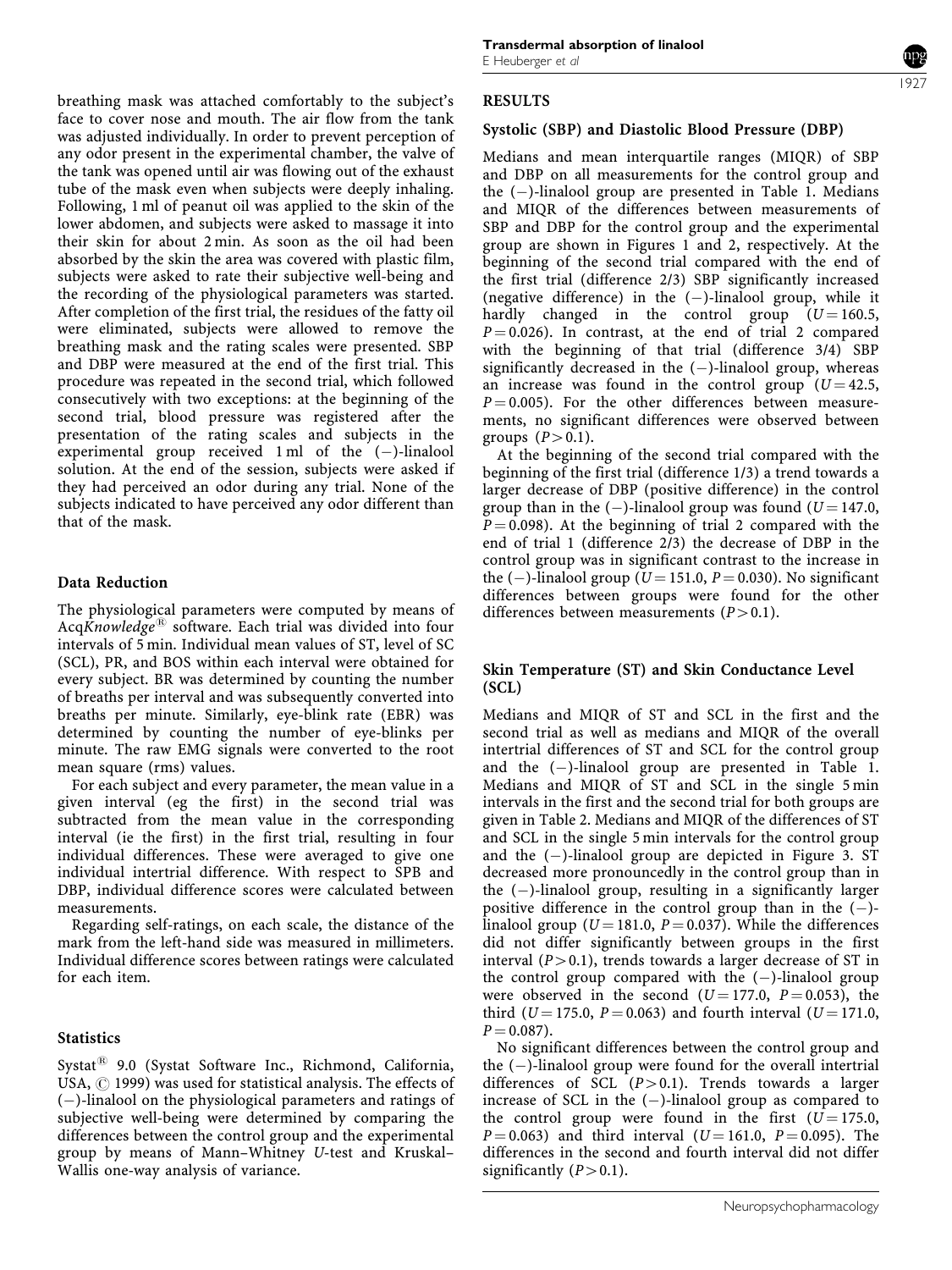1928

Table I Medians and Mean Interquartile Ranges (MIQR) of Systolic Blood Pressure (SBP), Diastolic Blood Pressure (DBP), Skin Temperature (ST), Subjective Attentiveness, Subjective Mood, Eye-Blink Rate (EBR) and Pulse Rate (PR) for the Control Group (C) and the  $(-)$ -Linalool Group (L)

|                       |         | Median  | <b>MIQR</b> |       |  |
|-----------------------|---------|---------|-------------|-------|--|
|                       | c       | L       | c           | L     |  |
| SBP                   |         |         |             |       |  |
| Measurement           | 122.00  | 133.00  | 7.00        | 11.63 |  |
| Measurement 2         | 115.00  | 130.00  | 6.00        | 10.50 |  |
| Measurement 3         | 116.50  | 129.00  | 5.50        | 7.25  |  |
| Measurement 4         | 118.00  | 128.00  | 5.50        | 11.00 |  |
| <b>DBP</b>            |         |         |             |       |  |
| Measurement           | 76.00   | 81.00   | 3.50        | 4.50  |  |
| Measurement 2         | 70.00   | 72.00   | 2.50        | 12.63 |  |
| Measurement 3         | 70.00   | 79.50   | 10.88       | 8.25  |  |
| Measurement 4         | 8.00    | 128.00  | 4.00        | 6.38  |  |
| <b>ST</b>             |         |         |             |       |  |
| Trial I               | 31.74   | 32.38   | 1.70        | 0.78  |  |
| Trial 2               | 31.14   | 32.40   | 2.04        | 0.81  |  |
| Intertrial difference | 0.59    | 0.08    | 0.42        | 0.37  |  |
| SCL                   |         |         |             |       |  |
| Trial I               | 2.95    | 1.85    | 0.85        | 0.99  |  |
| Trial 2               | 2.87    | 2.39    | 1.22        | 1.28  |  |
| Intertrial difference | $-0.13$ | $-0.35$ | 0.25        | 0.24  |  |
| Attentiveness         |         |         |             |       |  |
| Rating I              | 21.50   | 19.00   | 9.00        | 11.50 |  |
| Rating 2              | 26.75   | 33.00   | 8.50        | 20.50 |  |
| Rating 3              | 31.75   | 26.00   | 9.00        | 9.50  |  |
| Rating 4              | 35.00   | 26.00   | 10.75       | 13.00 |  |
| Mood                  |         |         |             |       |  |
| Rating I              | 22.00   | 18.00   | 7.00        | 12.50 |  |
| Rating 2              | 21.50   | 36.50   | 5.25        | 18.50 |  |
| Rating 3              | 24.00   | 23.00   | 6.75        | 11.00 |  |
| Rating 4              | 22.50   | 22.50   | 6.25        | 10.50 |  |
| EBR                   |         |         |             |       |  |
| Trial I               | 16.61   | 6.90    | 7.27        | 8.68  |  |
| Trial 2               | 16.03   | 11.22   | $6.10$      | 2.15  |  |
| Intertrial difference | $-0.40$ | $-2.33$ | 2.43        | 3.58  |  |
| PR                    |         |         |             |       |  |
| Trial I               | 69.90   | 69.97   | 7.52        | 5.30  |  |
| Trial 2               | 67.45   | 68.09   | 4.74        | 3.84  |  |
| Intertrial difference | 1.84    | 2.87    | 1.47        | 1.48  |  |



Figure I Medians and mean interquartile ranges of systolic blood pressure differences in the control group and the  $(-)$ -linalool group; difference 1/2: difference between measurements 1 and 2, difference 1/3: difference between measurements 1 and 3, difference 2/3: difference between measurements 2 and 3, difference 2/4: difference between measurements 2 and 4, difference 3/4: difference between measurements 3 and 4, difference 1/4: difference between measurements 1 and 4; \*significant ( $P \le 0.05$ ) difference between control group and (-)-linalool group.



Figure 2 Medians and mean interquartile ranges of diastolic blood pressure differences in the control group and the  $(-)$ -linalool group; difference 1/2: difference between measurements 1 and 2, difference 1/3: difference between measurements 1 and 3, difference 2/3: difference between measurements 2 and 3, difference 2/4: difference between measurements 2 and 4, difference 3/4: difference between measurements 3 and 4, difference 1/4: difference between measurements 1 and 4; \*significant ( $P \le 0.05$ ) difference between control group and (-)-linalool group.

# Eye-Blink Rate (EBR) and Pulse Rate (PR)

Medians and MIQR of EBR and PR in the first and the second trial as well as medians and MIQR of the overall intertrial differences of EBR and PR for the control group and the  $(-)$ -linalool group are shown in Table 1. Medians and MIQR of EBR and PR in the single 5 min intervals in trials 1 and 2 for both groups are presented in Table 2. The medians and MIQR of the differences of EBR and PR in the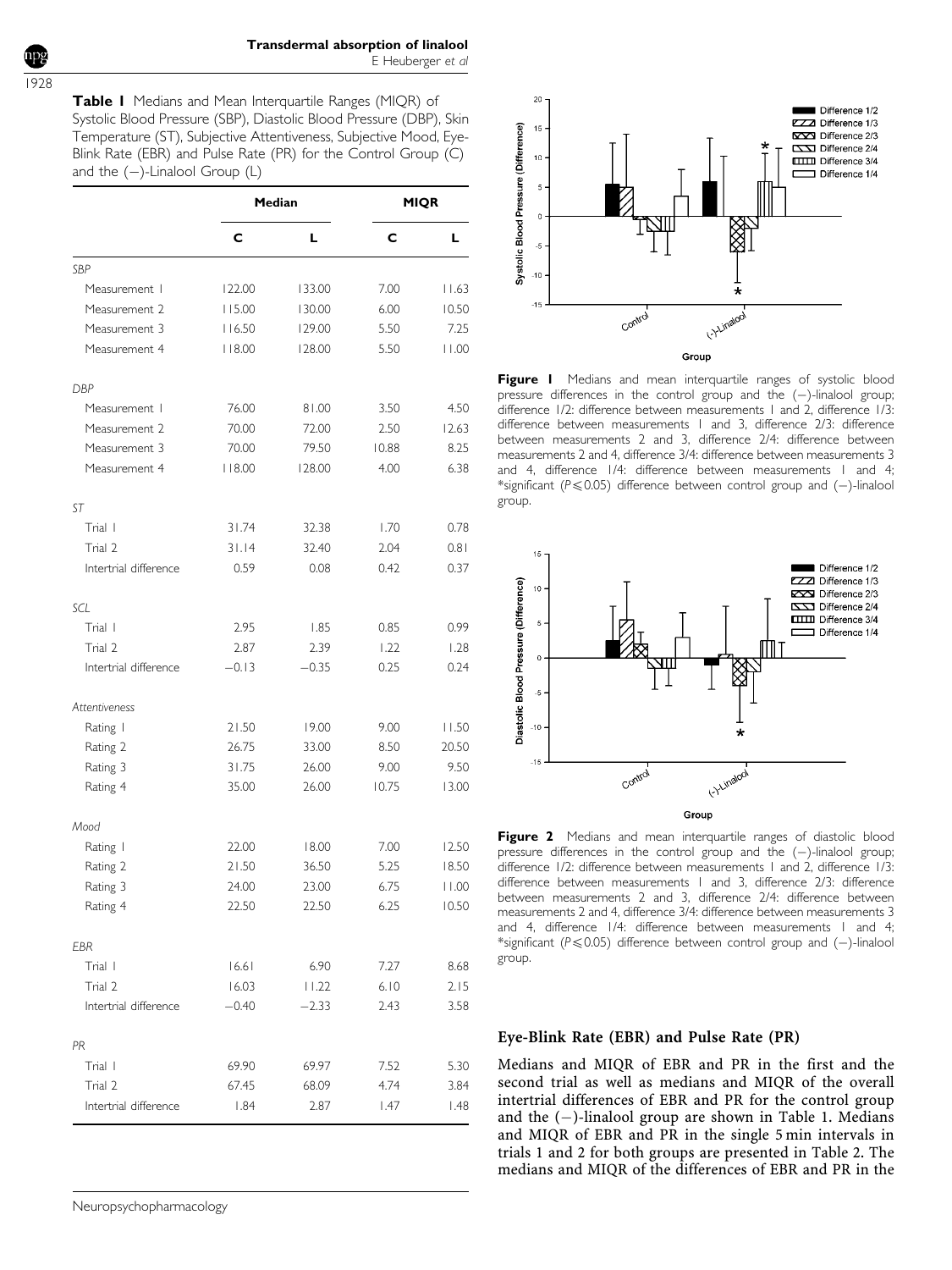Table 2 Medians and Mean Interguartile Ranges (MIOR) of Skin Temperature (ST), Skin Conductance Level (SCL), Eye-Blink Rate (EBR) and Pulse Rate (PR) in Each 5 min Interval of Trials 1 and 2 for the Control Group (C) and the  $(-)$ -Linalool Group (L)

|                 | Median<br>(trial I) |       | <b>MIQR</b><br>(trial I) |      | Median<br>(trial 2) |       | <b>MIQR</b><br>(trial 2) |      |
|-----------------|---------------------|-------|--------------------------|------|---------------------|-------|--------------------------|------|
| <b>Interval</b> | C                   | L     | C                        | L    | C                   | L     | C                        | L    |
| <b>ST</b>       |                     |       |                          |      |                     |       |                          |      |
| I               | 31.59               | 32.17 | 1.57                     | 0.70 | 31.51               | 32.25 | 1.65                     | 0.89 |
| $\overline{2}$  | 31.86               | 32.43 | 1.67                     | 0.76 | 31.24               | 32.59 | 2.03                     | 0.74 |
| 3               | 31.75               | 32.49 | 1.69                     | 0.71 | 31.04               | 32.46 | 2.12                     | 0.92 |
| $\overline{4}$  | 31.85               | 32.49 | 1.70                     | 0.66 | 30.78               | 32.32 | 2.06                     | 0.91 |
| SCL             |                     |       |                          |      |                     |       |                          |      |
| I               | 3.76                | 2.58  | 0.87                     | 0.89 | 3.45                | 3.13  | 0.90                     | 1.07 |
| $\overline{2}$  | 2.54                | 1.79  | 0.97                     | 0.82 | 2.81                | 2.07  | 1.13                     | 1.19 |
| 3               | 2.52                | 1.57  | .0                       | 0.1  | 2.51                | 1.96  | 1.34                     | 1.26 |
| $\overline{4}$  | 2.49                | 1.48  | 0.98                     | 1.14 | 2.32                | 2.13  | 1.40                     | 1.18 |
| EBR             |                     |       |                          |      |                     |       |                          |      |
| I               | 18.78               | 7.50  | 9.80                     | 8.40 | 17.70               | 10.80 | 9.60                     | 6.30 |
| 2               | 16.00               | 4.50  | 6.80                     | 8.00 | 14.50               | 11.70 | 5.80                     | 4.80 |
| 3               | 15.70               | 6.80  | 6.60                     | 9.30 | 17.00               | 12.20 | 7.80                     | 5.10 |
| $\overline{4}$  | 14.80               | 9.10  | 8.30                     | 8.50 | 16.10               | 10.00 | 7.90                     | 6.50 |
| PR              |                     |       |                          |      |                     |       |                          |      |
| I               | 69.51               | 71.73 | 7.90                     | 3.72 | 68.68               | 69.12 | 6.08                     | 3.80 |
| $\overline{2}$  | 70.74               | 70.36 | 8.41                     | 4.17 | 69.18               | 67.68 | 5.03                     | 4.28 |
| 3               | 69.20               | 70.66 | 7.73                     | 6.69 | 67.30               | 66.78 | 5.26                     | 4.08 |
| $\overline{4}$  | 69.50               | 68.67 | 7.26                     | 5.75 | 66.73               | 66.76 | 4.18                     | 3.86 |



Figure 3 Medians and mean interquartile ranges of skin temperature (ST) and skin conductance level (SCL) differences in each 5 min interval in the control group and the  $(-)$ -linalool group.

single 5 min intervals for the control group and the experimental group are depicted in Figure 4. The overall intertrial differences of EBR did not differ significantly



1929

Figure 4 Medians and mean interquartile ranges of pulse rate (PR) and eye-blink rate (EBR) differences in each 5 min interval in the control group and the  $(-)$ -linalool group; \*significant ( $P \le 0.05$ ) difference between control group and  $(-)$ -linalool group.

between the control group and the  $(-)$ -linalool group  $(P>0.1)$ . A trend towards a larger increase of EBR in the  $(-)$ -linalool group in contrast to the control group was found in the first interval  $(U = 170.0, P = 0.095)$ . In the second interval, the difference between groups was significant ( $U = 179.0$ ,  $P = 0.044$ ). However, in the third and fourth interval, no significant differences were observed between groups  $(P>0.1)$ .

For the overall intertrial differences of PR, no significant differences were revealed between the control group and the  $(-)$ -linalool group  $(P>0.1)$ . A significantly larger decrease of PR in the  $(-)$ -linalool group in contrast to the control group was revealed in the first interval ( $U = 74.0, P = 0.048$ ). A trend towards the same direction was observed in the third interval ( $U = 77.0$ ,  $P = 0.077$ ). The differences in the second and fourth interval did not differ significantly between groups  $(P>0.1)$ .

# Attentiveness and Mood

Medians and MIQR of subjective attentiveness and mood on all ratings for the control group and the  $(-)$ -linalool group are given in Table 1. Medians and MIQR of the differences between ratings of subjective attentiveness and mood for both groups are presented in Figures 5 and 6, respectively. Subjects in the  $(-)$ -linalool group felt significantly more attentive (positive difference) than those in the control group both at the beginning and at the end of the second trial compared to the end of trial 1 (difference  $2/3$ :  $U = 59.0$ ,  $P = 0.011$ ; difference 2/4:  $U = 53.5$ ,  $P = 0.006$ ). The other differences between ratings of attentiveness did not differ significantly between groups  $(P>0.1)$ .

Subjects in the  $(-)$ -linalool group felt significantly more cheerful (positive difference) than those in the control group both at the beginning and at the end of the second trial compared to the end of the first trial (difference  $2/3$ :  $U = 61.0$ ,  $P = 0.013$ ; difference  $2/4$ :  $U = 68.5$ ,  $P = 0.029$ ). No significant differences between groups were found for the other differences between ratings of mood  $(P>0.1)$ .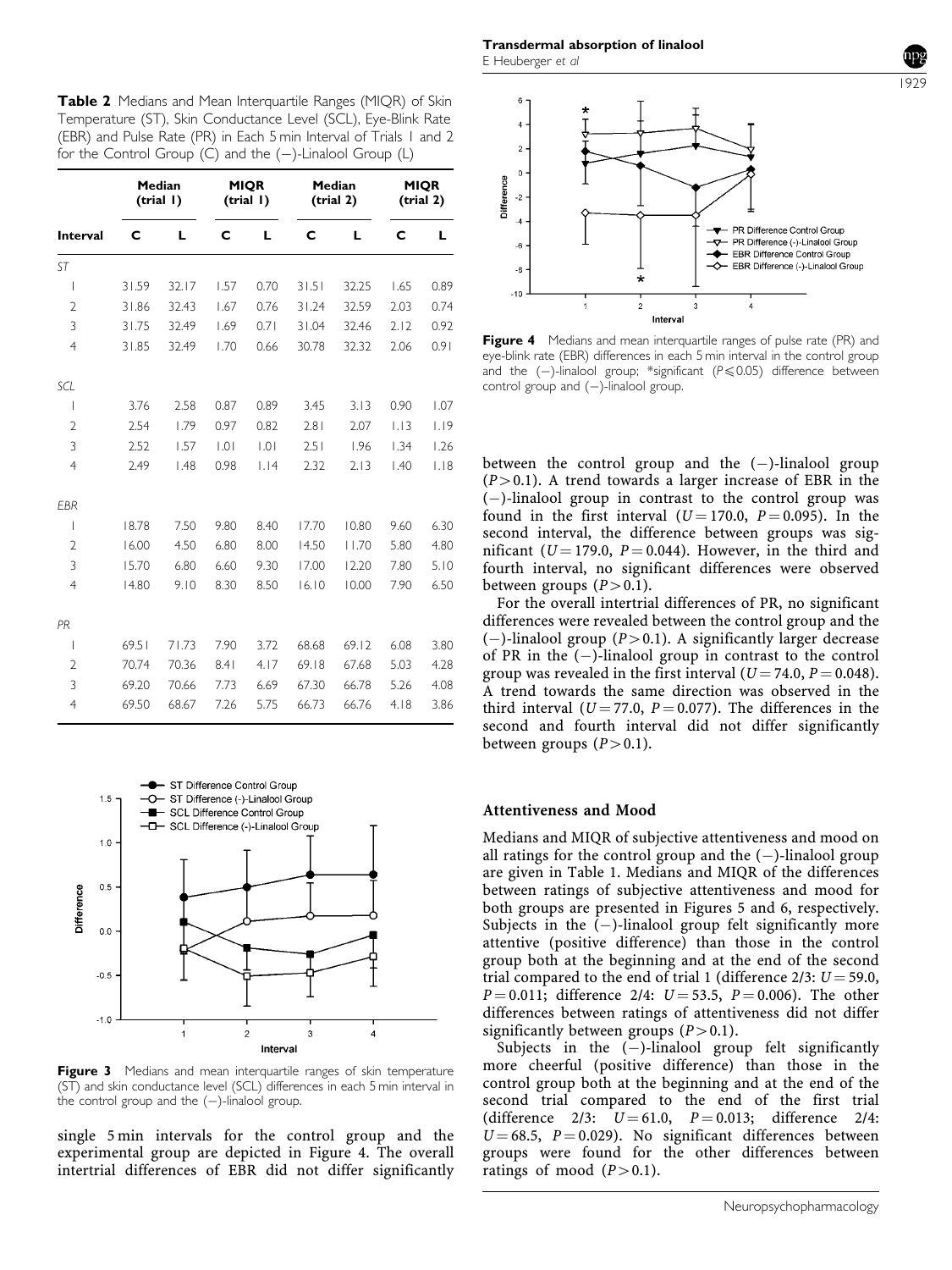

**Figure 5** Medians and mean interquartile ranges of subjective attentiveness differences in the control group and the  $(-)$ -linalool group; difference 1/ 2: difference between ratings 1 and 2, difference 1/3: difference between ratings 1 and 3, difference 2/3: difference between ratings 2 and 3, difference 2/4: difference between ratings 2 and 4, difference 3/4: difference between ratings 3 and 4, difference 1/4: difference between ratings 1 and 4; \*significant ( $P \le 0.05$ ) difference between control group and (-)-linalool group.



Figure 6 Medians and mean interquartile ranges of subjective mood differences in the control group and the  $(-)$ -linalool group; difference  $1/2$ : difference between ratings 1 and 2, difference 1/3: difference between ratings 1 and 3, difference 2/3: difference between ratings 2 and 3, difference 2/4: difference between ratings 2 and 4, difference 3/4: difference between ratings 3 and 4, difference 1/4: difference between ratings 1 and 4; \*significant  $(P \le 0.05)$  difference between control group and (-)-linalool group.

# Blood Oxygen Saturation (BOS), Breathing Rate (BR), Surface-Electromyogram (EMG), Subjective Relaxation, Vigor, Calmness, and Alertness

No significant effects of  $(-)$ -linalool were observed on these parameters  $(P>0.1$ , data not shown).

# DISCUSSION

The present investigation aimed at the determination of the effects of  $(-)$ -linalool on seven physiological parameters

which, with the exception of cross-striate muscle activity, are controlled by the autonomic nervous system, and on ratings of subjective well-being after percutaneous absorption. In line with reports from the literature which emphasize the stress-relieving, relaxing, and sedating effects of the essential oil of lavender (Buchbauer et al, 1991; Kerl, 1997; Yagyu, 1994) containing  $(-)$ -linalool as a major compound as well as the sedative, hypnotic, anticonvulsant, and local anesthetic actions of  $(-)$ -linalool (Elisabetsky *et al*, 1999; Re et al, 2000; Sugawara et al, 1998) transdermal administration of  $(-)$ -linalool was expected to lower both physiological and behavioral arousal levels in human subjects.

In our study,  $(-)$ -linalool seemed to exert deactivating effects with respect to physiology, but did not show any effects on subjective evaluation of well-being. At the physiological level, systolic blood pressure increased in the experimental group at the beginning of the second trial, that is, immediately after  $(-)$ -linalool had been administered to the subjects, while it decreased in the control group. This result indicates a higher arousal level at the beginning of the second trial in subjects in the experimental group rather than an effect of the fragrance. After the application of  $(-)$ -linalool, that is, at the end of the second trial, systolic blood pressure significantly decreased in the experimental group, which may be due to a deactivating effect of  $(-)$ linalool. Also, the results for diastolic blood pressure -which decreased less pronouncedly in the  $(-)$ -linalool group when the beginnings of the two trials were compared and even increased at the onset of the second in comparison to the end of the first trial—suggest different activation levels in the control group and the experimental group at the beginning of the second trial. In addition, these data again point towards a deactivating effect of the fragrance. Although comparison of the differences between the end of the second trial and the beginning of the same trial did not result in a significant contrast between the experimental group and the control group, it may be speculated that  $(-)$ linalool reduced the initially heightened activation level in the experimental group. Visual inspection of the data showed a similar pattern for diastolic as for systolic blood pressure, that is, a decrease of diastolic blood pressure in the  $(-)$ -linalool group and an increase in the control group, and thus supports this interpretation. Administration of the fragrance led to a significantly smaller decrease of skin temperature than administration of pure peanut oil. This finding suggests a smaller increase in sympathetic tone, that is, activation, in the  $(-)$ -linalool group, since the sympathetic division of the ANS controls skin temperature via the tonicity of the cutaneous vascular walls. Analysis of the differences in the single 5 min intervals revealed a trend towards this direction from the second interval on. Jaeger et al (1992) reported that traces of  $(-)$ -linalool could be detected in human blood samples 5 min after the application of a massage oil containing 2% of essential lavender oil. Taking into account these pharmacokinetic data it seems likely that any effects of  $(-)$ -linalool should not show earlier than 5 min after the onset of administration.

The results of eye-blink rate could also be indicative of an initially higher arousal level in the experimental group, which was probably lowered by  $(-)$ -linalool since differences between groups were observed at the beginning of the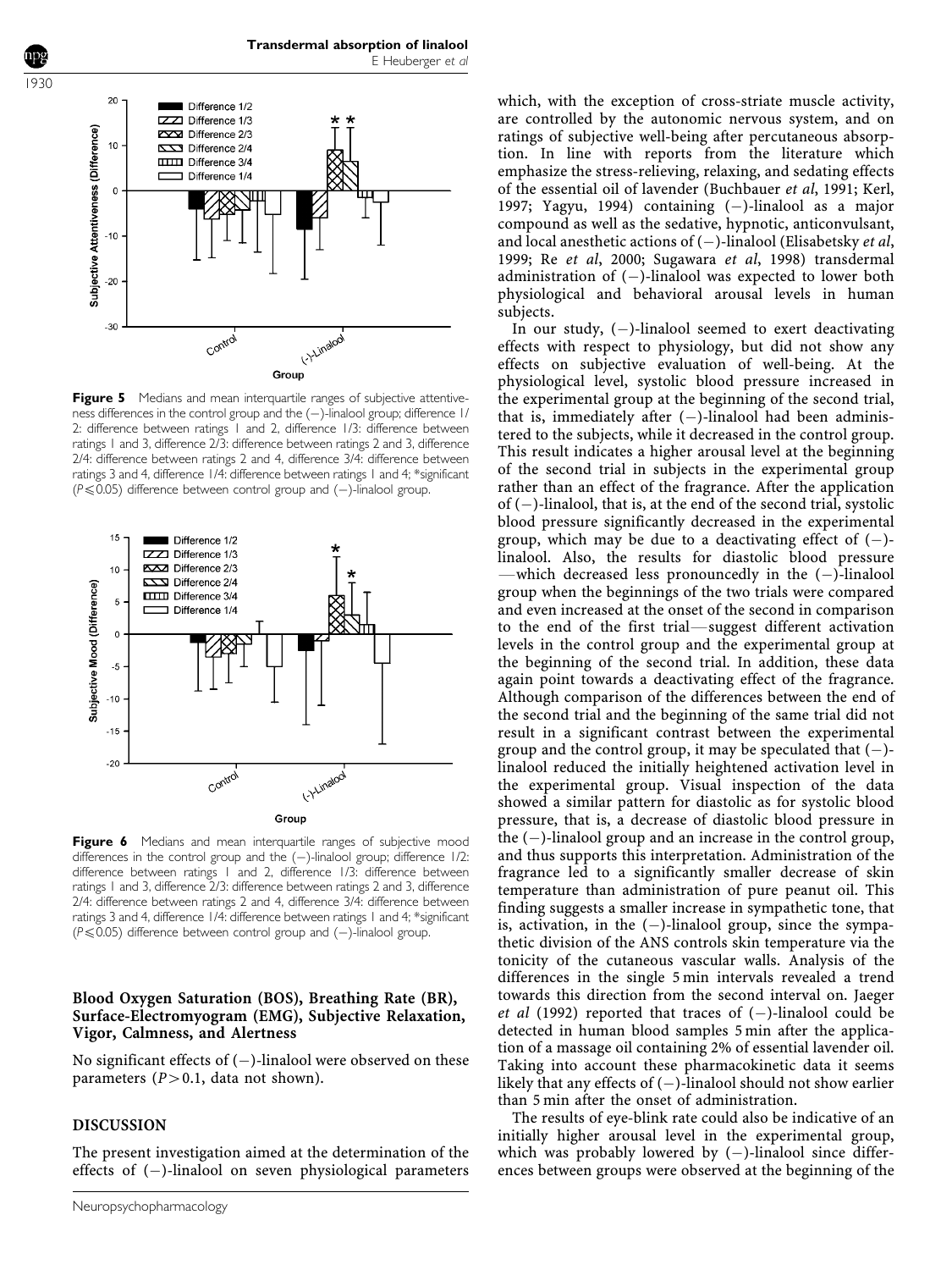second trial but vanished in the course of this trial. The results for heart rate are somewhat ambiguous. In the experimental group, heart rates decreased significantly more pronouncedly than in the control group in the first interval of the second as compared to the first trial. A trend towards the same direction was found in the third 5 min interval, but no significant differences were revealed between groups in the second and the last interval. With respect to the above-mentioned pharmacokinetic properties of  $(-)$ -linalool this early decrease of heart rate was very unlikely evoked by the fragrance. Similar to the findings for eye-blink rate it rather seems to indicate a difference between the physiological activation levels of the control group and the experimental group at the beginning of the second trial. However, the decrease of heart rate suggests a lower arousal level in the experimental group, which is contradictory to the results for eye-blink rate. On the other hand, a decrease of heart rate is associated with activation processes, especially in tasks involving attention to and processing of external stimuli (Schandry, 1989; Velden, 1994). In this context, heart rate decreases are accompanied by increases of blood pressure (Velden, 1994). As mentioned above, in our study systolic blood pressure initially increased in subjects in the  $(-)$ -linalool group. However, in the experimental setting of this investigation, subjects were neither instructed to attend to any stimuli nor did they tell to have perceived any odor so that an interpretation in terms of increased arousal hardly holds for the heart rate data. Visual inspection of the raw data showed that in the first interval of the first trial heart rate in the  $(-)$ -linalool group was higher than in the control group and that it decreased quite drastically during the first trial in the experimental group, while it remained relatively stable in the control group. In contrast, heart rates in the second trial seemed to be in comparable ranges in both groups. Probably, the observed decrease of heart rate in the  $(-)$ linalool group at the beginning of the second trial was due to a difference in baseline values. Statistical analysis of heart rate in the first trial, however, did not reveal any differences between the control group and the experimental group. Thus, this finding remains unclear.

Subjects in the  $(-)$ -linalool group felt significantly more attentive and more cheerful than those in the control group at the beginning of the second trial, that is, immediately after the application of the odorant, compared with the end of the baseline trial. These findings signify a higher activation level in the experimental group than in the control group also in terms of well-being. In contrast to physiological arousal the behavioral activation level in the  $(-)$ -linalool group remained unchanged after the fragrance had been applied for 20 min. This is demonstrated by significantly higher ratings of subjective attentiveness and mood also at the end of the second trial compared to the end of the first trial as well as by the lack of significant between-group differences for the comparison of ratings at the end and at the beginning of the second trial. Moreover, none of the other items was influenced by  $(-)$ -linalool. These findings suggest that  $(-)$ -linalool had no effects on subjective ratings of well-being. In contrast to our findings, inhalation of essential lavender oil has been reported to improve mood ratings in healthy subjects (Knasko, 1992; Diego et al, 1998). These effects might be due to

psychological effects triggered by qualitative aspects of odor information (Jellinek, 1997; Kirk-Smith, 1995) and are thus inactive when olfactory processing is prevented.

It should not be left unmentioned that we do not know why subjects in the experimental group were more aroused at the beginning of the second trial than subjects in the control group, neither can we rule out that this increased arousal level in the experimental group would have returned to the baseline level also under placebo conditions. On the other hand, there is no satisfying explanation why ANS, but not behavioral arousal levels should decrease under such conditions. Thus, we favor the interpretation of our results in terms of a physiologically deactivating effect of  $(-)$ linalool, while there was no such effect on subjective wellbeing in healthy human subjects.

Percutaneous administration of fragrances is a valuable and promising tool in the evaluation of the effects of odorant substances on humans since it offers the opportunity to study these effects without the implication of other odor-related factors, such as a person's hedonic preferences or subjective experience in the past. In agreement with previous reports our study demonstrates a deactivating effect of  $(-)$ -linalool on human subjects after transdermal absorption.

# ACKNOWLEDGEMENTS

We thank Dragoco GmbH (now Symrise), Vienna, for financial support of this study.

# **REFERENCES**

- Ballard CB, O'Brien JT, Reichelt K, Perry E (2002). Aromatherapy as a safe and effective treatment for the management of agitation in severe dementia: the result of a double-blind, placebocontrolled trial with melissa. *J Clin Psychiatry* 63: 553-558.
- Biopac Systems Inc (1999). MP100 System Guide, Reference Manual Version 3.5.0 for MP100 Hardware and AcqKnowledge<sup>®</sup> Software. Biopac Systems, Inc.: Santa Barbara, CA.
- Bradshaw RH, Marchant JN, Meredith MJ, Broom DM (1998). Effects of lavender straw on stress and travel sickness in pigs. J Altern Compl Med 4: 271–275.
- Buchbauer G, Jirovetz L, Jaeger W (1991). Aromatherapy: evidence for sedative effects of the essential oil of lavender after inhalation. Z Naturforsch 46: 1067–1072.
- Buchbauer G, Jirovetz L, Jaeger W, Plank C, Dietrich H (1993). Fragrance compounds and essential oils with sedative effects upon inhalation. J Pharm Sci 82: 660–664.
- Cavanagh HMA, Wilkinson JM (2002). Biological activities of lavender essential oil. Phytother Res 16: 301–308.
- Cerny A, Schmid K (1999). Tolerability and efficacy of valerian/ lemon balm in healthy volunteers (a double-blind, placebocontrolled, multicentre study). Fitoterapia 70: 221–228.
- de las Cuevas C, Sanz E, de la Fuente J (2003). Benzodiazepines: more 'behavioural' addiction than dependence. J Psychopharmacol (Berl) 167: 297–303.
- Diego MA, Jones NA, Field T, Hernandes-Reif M, Schauberg S, Kuhn C et al (1998). Aromatherapy positively affects mood, EEG patterns of alertness and math comutations. Int J Neurosci 96: 217–224.
- Elisabetsky E, Brum LF, Souza DO (1999). Aniconvulsant properties of linalool in glutamate-related seizure models. Phytomedicine 6: 107–113.